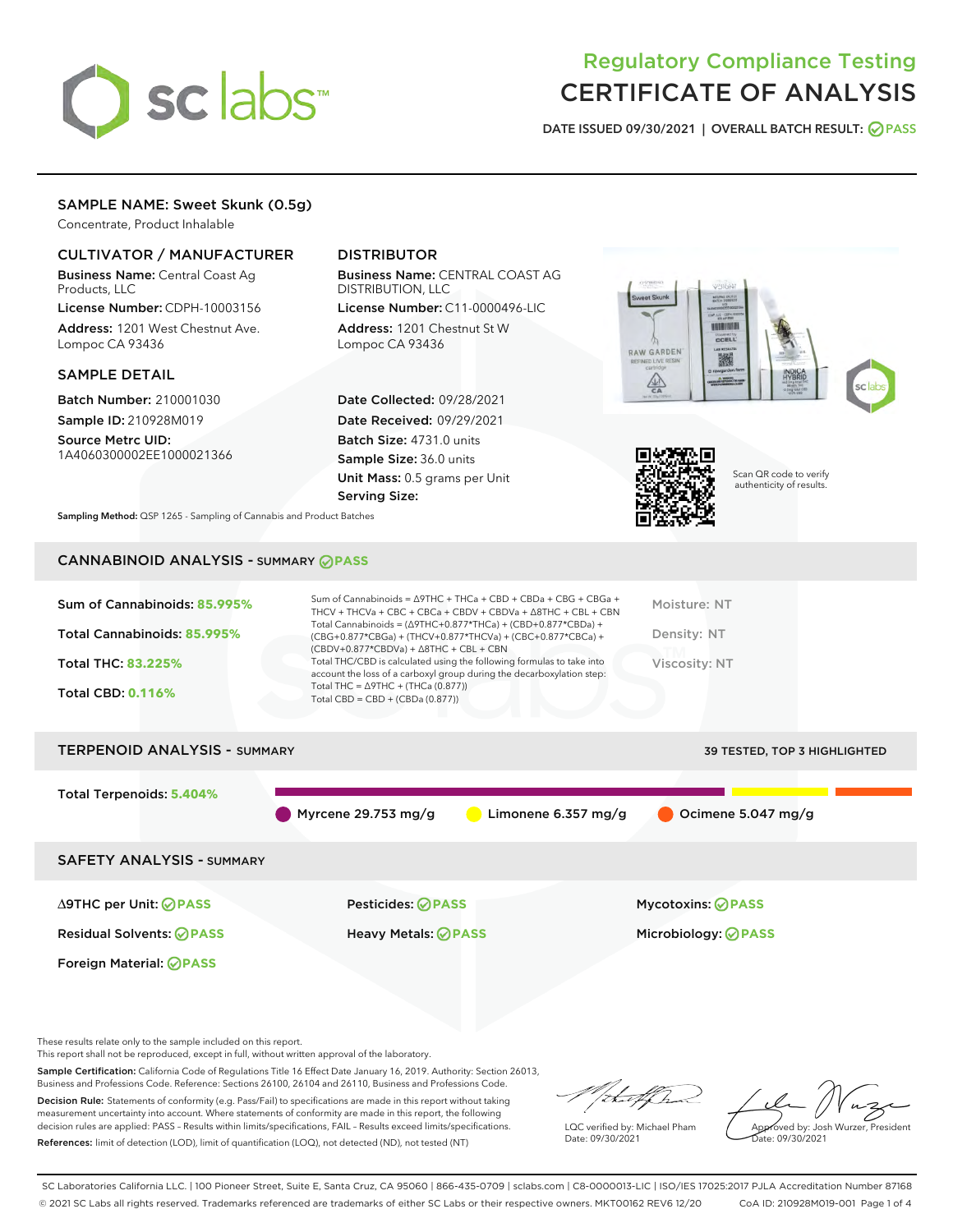



SWEET SKUNK (0.5G) | DATE ISSUED 09/30/2021 | OVERALL BATCH RESULT: ● PASS

#### CANNABINOID TEST RESULTS - 09/30/2021 2 PASS

Tested by high-performance liquid chromatography with diode-array detection (HPLC-DAD). **Method:** QSP 1157 - Analysis of Cannabinoids by HPLC-DAD

#### TOTAL CANNABINOIDS: **85.995%**

Total Cannabinoids (Total THC) + (Total CBD) + (Total CBG) + (Total THCV) + (Total CBC) + (Total CBDV) + ∆8THC + CBL + CBN

TOTAL THC: **83.225%** Total THC (∆9THC+0.877\*THCa)

TOTAL CBD: **0.116%**

Total CBD (CBD+0.877\*CBDa)

TOTAL CBG: 1.854% Total CBG (CBG+0.877\*CBGa)

TOTAL THCV: 0.65% Total THCV (THCV+0.877\*THCVa)

TOTAL CBC: ND Total CBC (CBC+0.877\*CBCa)

TOTAL CBDV: ND Total CBDV (CBDV+0.877\*CBDVa)

| <b>COMPOUND</b>            | LOD/LOQ<br>(mg/g) | <b>MEASUREMENT</b><br><b>UNCERTAINTY</b><br>mg/g | <b>RESULT</b><br>(mg/g) | <b>RESULT</b><br>(%) |
|----------------------------|-------------------|--------------------------------------------------|-------------------------|----------------------|
| <b>A9THC</b>               | 0.06 / 0.26       | ±28.629                                          | 832.25                  | 83.225               |
| <b>CBG</b>                 | 0.06/0.19         | ±0.730                                           | 18.54                   | 1.854                |
| <b>THCV</b>                | 0.1/0.2           | $\pm 0.32$                                       | 6.5                     | 0.65                 |
| <b>CBN</b>                 | 0.1/0.3           | ±0.10                                            | 1.5                     | 0.15                 |
| <b>CBD</b>                 | 0.07/0.29         | ±0.054                                           | 1.16                    | 0.116                |
| $\triangle$ 8THC           | 0.1/0.4           | N/A                                              | <b>ND</b>               | <b>ND</b>            |
| <b>THCa</b>                | 0.05/0.14         | N/A                                              | <b>ND</b>               | <b>ND</b>            |
| <b>THCVa</b>               | 0.07/0.20         | N/A                                              | <b>ND</b>               | <b>ND</b>            |
| <b>CBDa</b>                | 0.02/0.19         | N/A                                              | <b>ND</b>               | <b>ND</b>            |
| <b>CBDV</b>                | 0.04 / 0.15       | N/A                                              | <b>ND</b>               | <b>ND</b>            |
| <b>CBDVa</b>               | 0.03/0.53         | N/A                                              | <b>ND</b>               | <b>ND</b>            |
| <b>CBGa</b>                | 0.1/0.2           | N/A                                              | <b>ND</b>               | <b>ND</b>            |
| <b>CBL</b>                 | 0.06 / 0.24       | N/A                                              | <b>ND</b>               | <b>ND</b>            |
| <b>CBC</b>                 | 0.2 / 0.5         | N/A                                              | <b>ND</b>               | <b>ND</b>            |
| <b>CBCa</b>                | 0.07/0.28         | N/A                                              | <b>ND</b>               | <b>ND</b>            |
| <b>SUM OF CANNABINOIDS</b> |                   |                                                  | 859.95 mg/g             | 85.995%              |

#### **UNIT MASS: 0.5 grams per Unit**

| ∆9THC per Unit                                                                            | 1120 per-package limit | 416.12 mg/unit<br><b>PASS</b> |  |  |  |
|-------------------------------------------------------------------------------------------|------------------------|-------------------------------|--|--|--|
| <b>Total THC per Unit</b>                                                                 |                        | 416.12 mg/unit                |  |  |  |
| <b>CBD per Unit</b>                                                                       |                        | $0.58$ mg/unit                |  |  |  |
| <b>Total CBD per Unit</b>                                                                 |                        | $0.58$ mg/unit                |  |  |  |
| Sum of Cannabinoids<br>per Unit                                                           |                        | 429.98 mg/unit                |  |  |  |
| <b>Total Cannabinoids</b><br>per Unit                                                     |                        | 429.97 mg/unit                |  |  |  |
| <b>MOISTURE TEST RESULT</b><br><b>VISCOSITY TEST RESULT</b><br><b>DENSITY TEST RESULT</b> |                        |                               |  |  |  |

Not Tested

Not Tested

Not Tested

#### TERPENOID TEST RESULTS - 09/30/2021

Terpene analysis utilizing gas chromatography-flame ionization detection (GC-FID). **Method:** QSP 1192 - Analysis of Terpenoids by GC-FID

| <b>COMPOUND</b>          | LOD/LOQ<br>(mg/g) | <b>MEASUREMENT</b><br><b>UNCERTAINTY</b><br>mg/g | <b>RESULT</b><br>(mg/g)                         | <b>RESULT</b><br>(%) |
|--------------------------|-------------------|--------------------------------------------------|-------------------------------------------------|----------------------|
| <b>Myrcene</b>           | 0.008 / 0.025     | ±0.3838                                          | 29.753                                          | 2.9753               |
| Limonene                 | 0.005 / 0.016     | ±0.0909                                          | 6.357                                           | 0.6357               |
| Ocimene                  | 0.011 / 0.038     | ±0.1620                                          | 5.047                                           | 0.5047               |
| $\beta$ Caryophyllene    | 0.004 / 0.012     | ±0.1340                                          | 3.763                                           | 0.3763               |
| $\alpha$ Pinene          | 0.005 / 0.017     | ±0.0191                                          | 2.220                                           | 0.2220               |
| $\beta$ Pinene           | 0.004 / 0.014     | ±0.0157                                          | 1.366                                           | 0.1366               |
| Linalool                 | 0.009 / 0.032     | ±0.0434                                          | 1.142                                           | 0.1142               |
| $\alpha$ Humulene        | 0.009/0.029       | ±0.0346                                          | 1.078                                           | 0.1078               |
| Terpinolene              | 0.008 / 0.026     | ±0.0161                                          | 0.786                                           | 0.0786               |
| $\alpha$ Bisabolol       | 0.008 / 0.026     | ±0.0213                                          | 0.398                                           | 0.0398               |
| <b>Terpineol</b>         | 0.016 / 0.055     | ±0.0244                                          | 0.397                                           | 0.0397               |
| Fenchol                  | 0.010 / 0.034     | ±0.0129                                          | 0.333                                           | 0.0333               |
| Guaiol                   | 0.009 / 0.030     | ±0.0146                                          | 0.309                                           | 0.0309               |
| Valencene                | 0.009 / 0.030     | ±0.0181                                          | 0.262                                           | 0.0262               |
| $trans-\beta$ -Farnesene | 0.008 / 0.025     | ±0.0075                                          | 0.211                                           | 0.0211               |
| Nerolidol                | 0.009 / 0.028     | ±0.0085                                          | 0.135                                           | 0.0135               |
| Camphene                 | 0.005 / 0.015     | ±0.0014                                          | 0.125                                           | 0.0125               |
| <b>Borneol</b>           | 0.005 / 0.016     | ±0.0040                                          | 0.095                                           | 0.0095               |
| Fenchone                 | 0.009 / 0.028     | ±0.0020                                          | 0.070                                           | 0.0070               |
| Citronellol              | 0.003 / 0.010     | ±0.0030                                          | 0.062                                           | 0.0062               |
| Caryophyllene<br>Oxide   | 0.010 / 0.033     | ±0.0017                                          | 0.038                                           | 0.0038               |
| $\alpha$ Phellandrene    | 0.006 / 0.020     | ±0.0004                                          | 0.028                                           | 0.0028               |
| $\alpha$ Terpinene       | 0.005 / 0.017     | ±0.0004                                          | 0.025                                           | 0.0025               |
| $\gamma$ Terpinene       | 0.006 / 0.018     | ±0.0004                                          | 0.022                                           | 0.0022               |
| 3 Carene                 | 0.005 / 0.018     | ±0.0003                                          | 0.018                                           | 0.0018               |
| Sabinene Hydrate         | 0.006 / 0.022     | N/A                                              | $<$ LOQ                                         | <loq< th=""></loq<>  |
| Nerol                    | 0.003 / 0.011     | N/A                                              | <loq< th=""><th><loq< th=""></loq<></th></loq<> | <loq< th=""></loq<>  |
| Sabinene                 | 0.004 / 0.014     | N/A                                              | <b>ND</b>                                       | <b>ND</b>            |
| p-Cymene                 | 0.005 / 0.016     | N/A                                              | <b>ND</b>                                       | ND                   |
| Eucalyptol               | 0.006 / 0.018     | N/A                                              | <b>ND</b>                                       | <b>ND</b>            |
| (-)-Isopulegol           | 0.005 / 0.016     | N/A                                              | ND                                              | ND                   |
| Camphor                  | 0.006 / 0.019     | N/A                                              | ND                                              | ND                   |
| Isoborneol               | 0.004 / 0.012     | N/A                                              | ND                                              | ND                   |
| Menthol                  | 0.008 / 0.025     | N/A                                              | ND                                              | ND                   |
| R-(+)-Pulegone           | 0.003 / 0.011     | N/A                                              | ND                                              | ND                   |
| Geraniol                 | 0.002 / 0.007     | N/A                                              | ND                                              | ND                   |
| <b>Geranyl Acetate</b>   | 0.004 / 0.014     | N/A                                              | ND                                              | ND                   |
| $\alpha$ Cedrene         | 0.005 / 0.016     | N/A                                              | ND                                              | ND                   |
| Cedrol                   | 0.008 / 0.027     | N/A                                              | ND                                              | ND                   |
| <b>TOTAL TERPENOIDS</b>  |                   |                                                  | 54.040 mg/g                                     | 5.404%               |

SC Laboratories California LLC. | 100 Pioneer Street, Suite E, Santa Cruz, CA 95060 | 866-435-0709 | sclabs.com | C8-0000013-LIC | ISO/IES 17025:2017 PJLA Accreditation Number 87168 © 2021 SC Labs all rights reserved. Trademarks referenced are trademarks of either SC Labs or their respective owners. MKT00162 REV6 12/20 CoA ID: 210928M019-001 Page 2 of 4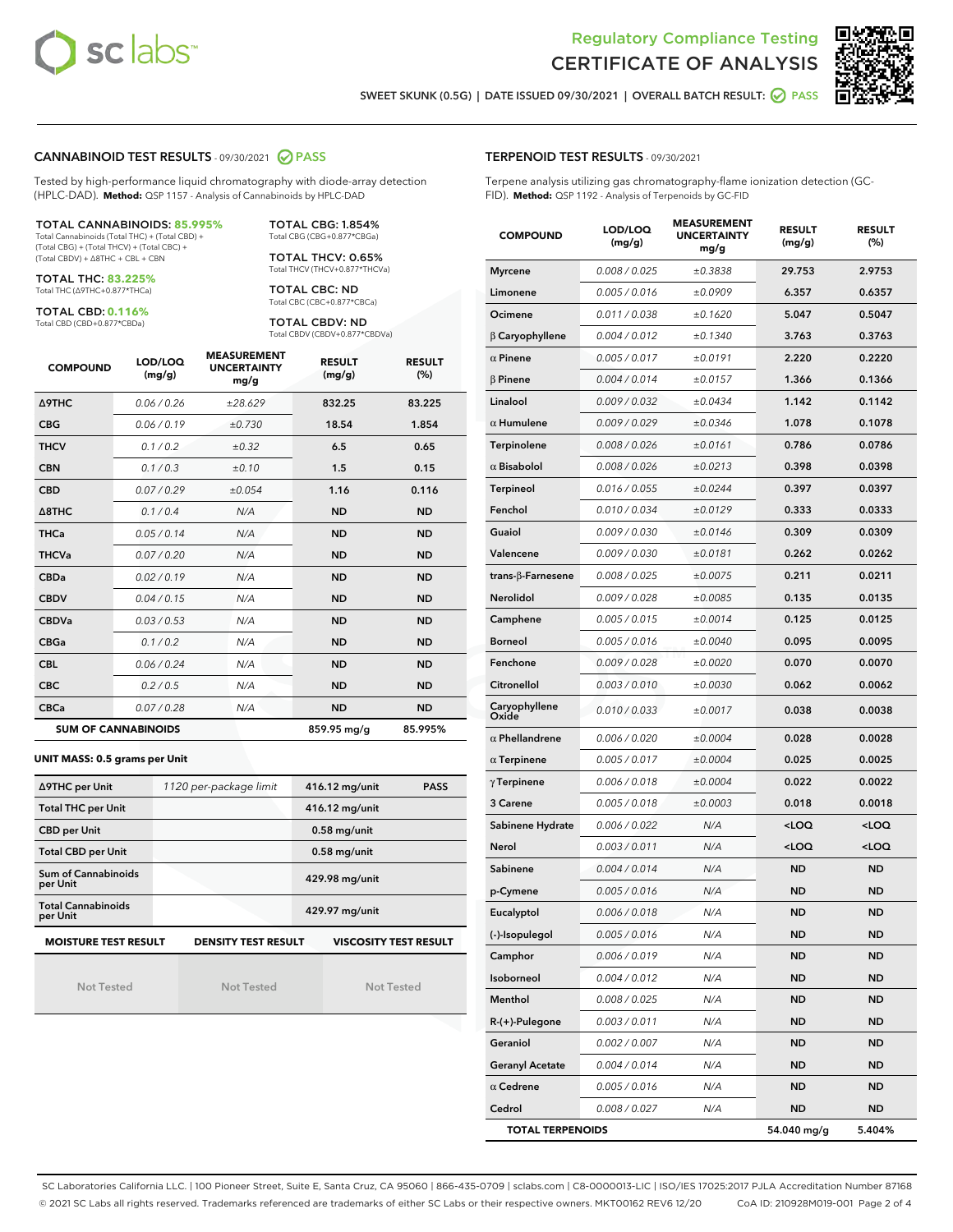



SWEET SKUNK (0.5G) | DATE ISSUED 09/30/2021 | OVERALL BATCH RESULT: ● PASS

# CATEGORY 1 PESTICIDE TEST RESULTS - 09/30/2021 2 PASS

Pesticide and plant growth regulator analysis utilizing high-performance liquid chromatography-mass spectrometry (HPLC-MS) or gas chromatography-mass spectrometry (GC-MS). \*GC-MS utilized where indicated. **Method:** QSP 1212 - Analysis of Pesticides and Mycotoxins by LC-MS or QSP 1213 - Analysis of Pesticides by GC-MS

| <b>COMPOUND</b>             | LOD/LOQ<br>$(\mu g/g)$ | <b>ACTION</b><br><b>LIMIT</b><br>$(\mu g/g)$ | <b>MEASUREMENT</b><br><b>UNCERTAINTY</b><br>µg/g | <b>RESULT</b><br>$(\mu g/g)$ | <b>RESULT</b> |
|-----------------------------|------------------------|----------------------------------------------|--------------------------------------------------|------------------------------|---------------|
| Aldicarb                    | 0.03/0.08              | $>$ LOD                                      | N/A                                              | <b>ND</b>                    | <b>PASS</b>   |
| Carbofuran                  | 0.02 / 0.05            | $\ge$ LOD                                    | N/A                                              | <b>ND</b>                    | <b>PASS</b>   |
| Chlordane*                  | 0.03/0.08              | $>$ LOD                                      | N/A                                              | <b>ND</b>                    | <b>PASS</b>   |
| Chlorfenapyr*               | 0.03 / 0.10            | $\ge$ LOD                                    | N/A                                              | <b>ND</b>                    | <b>PASS</b>   |
| Chlorpyrifos                | 0.02 / 0.06            | $\ge$ LOD                                    | N/A                                              | <b>ND</b>                    | <b>PASS</b>   |
| Coumaphos                   | 0.02 / 0.07            | $\ge$ LOD                                    | N/A                                              | <b>ND</b>                    | <b>PASS</b>   |
| Daminozide                  | 0.02 / 0.07            | $\ge$ LOD                                    | N/A                                              | <b>ND</b>                    | <b>PASS</b>   |
| <b>DDVP</b><br>(Dichlorvos) | 0.03/0.09              | $\ge$ LOD                                    | N/A                                              | <b>ND</b>                    | <b>PASS</b>   |
| <b>Dimethoate</b>           | 0.03/0.08              | $\ge$ LOD                                    | N/A                                              | <b>ND</b>                    | <b>PASS</b>   |
| Ethoprop(hos)               | 0.03/0.10              | $\ge$ LOD                                    | N/A                                              | <b>ND</b>                    | <b>PASS</b>   |
| Etofenprox                  | 0.02 / 0.06            | $\ge$ LOD                                    | N/A                                              | <b>ND</b>                    | <b>PASS</b>   |
| Fenoxycarb                  | 0.03 / 0.08            | $\ge$ LOD                                    | N/A                                              | <b>ND</b>                    | <b>PASS</b>   |
| Fipronil                    | 0.03/0.08              | $>$ LOD                                      | N/A                                              | <b>ND</b>                    | <b>PASS</b>   |
| Imazalil                    | 0.02 / 0.06            | $\ge$ LOD                                    | N/A                                              | <b>ND</b>                    | <b>PASS</b>   |
| Methiocarb                  | 0.02 / 0.07            | $\ge$ LOD                                    | N/A                                              | <b>ND</b>                    | <b>PASS</b>   |
| Methyl<br>parathion         | 0.03/0.10              | $\ge$ LOD                                    | N/A                                              | <b>ND</b>                    | <b>PASS</b>   |
| <b>Mevinphos</b>            | 0.03/0.09              | $\ge$ LOD                                    | N/A                                              | <b>ND</b>                    | <b>PASS</b>   |
| Paclobutrazol               | 0.02 / 0.05            | $>$ LOD                                      | N/A                                              | <b>ND</b>                    | <b>PASS</b>   |
| Propoxur                    | 0.03/0.09              | $\ge$ LOD                                    | N/A                                              | <b>ND</b>                    | <b>PASS</b>   |
| Spiroxamine                 | 0.03 / 0.08            | $\ge$ LOD                                    | N/A                                              | <b>ND</b>                    | <b>PASS</b>   |
| Thiacloprid                 | 0.03/0.10              | $\ge$ LOD                                    | N/A                                              | <b>ND</b>                    | <b>PASS</b>   |

#### CATEGORY 2 PESTICIDE TEST RESULTS - 09/30/2021 @ PASS

| <b>COMPOUND</b>          | LOD/LOQ<br>$(\mu g/g)$ | <b>ACTION</b><br><b>LIMIT</b><br>$(\mu g/g)$ | <b>MEASUREMENT</b><br><b>UNCERTAINTY</b><br>$\mu$ g/g | <b>RESULT</b><br>$(\mu g/g)$ | <b>RESULT</b> |
|--------------------------|------------------------|----------------------------------------------|-------------------------------------------------------|------------------------------|---------------|
| Abamectin                | 0.03/0.10              | 0.1                                          | N/A                                                   | <b>ND</b>                    | <b>PASS</b>   |
| Acephate                 | 0.02/0.07              | 0.1                                          | N/A                                                   | <b>ND</b>                    | <b>PASS</b>   |
| Acequinocyl              | 0.02/0.07              | 0.1                                          | N/A                                                   | <b>ND</b>                    | <b>PASS</b>   |
| Acetamiprid              | 0.02/0.05              | 0.1                                          | N/A                                                   | <b>ND</b>                    | <b>PASS</b>   |
| Azoxystrobin             | 0.02/0.07              | 0.1                                          | N/A                                                   | <b>ND</b>                    | <b>PASS</b>   |
| <b>Bifenazate</b>        | 0.01/0.04              | 0.1                                          | N/A                                                   | <b>ND</b>                    | <b>PASS</b>   |
| <b>Bifenthrin</b>        | 0.02 / 0.05            | 3                                            | N/A                                                   | <b>ND</b>                    | <b>PASS</b>   |
| <b>Boscalid</b>          | 0.03/0.09              | 0.1                                          | N/A                                                   | <b>ND</b>                    | <b>PASS</b>   |
| Captan                   | 0.19/0.57              | 0.7                                          | N/A                                                   | <b>ND</b>                    | <b>PASS</b>   |
| Carbaryl                 | 0.02/0.06              | 0.5                                          | N/A                                                   | <b>ND</b>                    | <b>PASS</b>   |
| Chlorantranilip-<br>role | 0.04/0.12              | 10                                           | N/A                                                   | <b>ND</b>                    | <b>PASS</b>   |
| Clofentezine             | 0.03/0.09              | 0.1                                          | N/A                                                   | <b>ND</b>                    | <b>PASS</b>   |

|  | <b>CATEGORY 2 PESTICIDE TEST RESULTS</b> - 09/30/2021 continued |  |
|--|-----------------------------------------------------------------|--|
|--|-----------------------------------------------------------------|--|

| <b>COMPOUND</b>               | LOD/LOQ<br>(µg/g) | <b>ACTION</b><br><b>LIMIT</b><br>$(\mu g/g)$ | <b>MEASUREMENT</b><br><b>UNCERTAINTY</b><br>µg/g | <b>RESULT</b><br>(µg/g) | <b>RESULT</b> |
|-------------------------------|-------------------|----------------------------------------------|--------------------------------------------------|-------------------------|---------------|
| Cyfluthrin                    | 0.12 / 0.38       | $\overline{2}$                               | N/A                                              | <b>ND</b>               | <b>PASS</b>   |
| Cypermethrin                  | 0.11 / 0.32       | $\mathbf{1}$                                 | N/A                                              | <b>ND</b>               | <b>PASS</b>   |
| Diazinon                      | 0.02 / 0.05       | 0.1                                          | N/A                                              | <b>ND</b>               | PASS          |
| Dimethomorph                  | 0.03 / 0.09       | $\overline{2}$                               | N/A                                              | <b>ND</b>               | <b>PASS</b>   |
| Etoxazole                     | 0.02 / 0.06       | 0.1                                          | N/A                                              | ND                      | <b>PASS</b>   |
| Fenhexamid                    | 0.03 / 0.09       | 0.1                                          | N/A                                              | ND                      | <b>PASS</b>   |
| Fenpyroximate                 | 0.02 / 0.06       | 0.1                                          | N/A                                              | <b>ND</b>               | <b>PASS</b>   |
| <b>Flonicamid</b>             | 0.03 / 0.10       | 0.1                                          | N/A                                              | <b>ND</b>               | <b>PASS</b>   |
| Fludioxonil                   | 0.03 / 0.10       | 0.1                                          | N/A                                              | <b>ND</b>               | <b>PASS</b>   |
| Hexythiazox                   | 0.02 / 0.07       | 0.1                                          | N/A                                              | ND                      | <b>PASS</b>   |
| Imidacloprid                  | 0.04 / 0.11       | 5                                            | N/A                                              | <b>ND</b>               | <b>PASS</b>   |
| Kresoxim-methyl               | 0.02 / 0.07       | 0.1                                          | N/A                                              | ND                      | <b>PASS</b>   |
| <b>Malathion</b>              | 0.03 / 0.09       | 0.5                                          | N/A                                              | <b>ND</b>               | <b>PASS</b>   |
| Metalaxyl                     | 0.02 / 0.07       | $\overline{2}$                               | N/A                                              | <b>ND</b>               | <b>PASS</b>   |
| Methomyl                      | 0.03 / 0.10       | $\mathbf{1}$                                 | N/A                                              | <b>ND</b>               | PASS          |
| Myclobutanil                  | 0.03 / 0.09       | 0.1                                          | N/A                                              | <b>ND</b>               | <b>PASS</b>   |
| Naled                         | 0.02 / 0.07       | 0.1                                          | N/A                                              | ND                      | <b>PASS</b>   |
| Oxamyl                        | 0.04 / 0.11       | 0.5                                          | N/A                                              | ND                      | <b>PASS</b>   |
| Pentachloronitro-<br>benzene* | 0.03 / 0.09       | 0.1                                          | N/A                                              | <b>ND</b>               | <b>PASS</b>   |
| Permethrin                    | 0.04 / 0.12       | 0.5                                          | N/A                                              | ND                      | <b>PASS</b>   |
| Phosmet                       | 0.03 / 0.10       | 0.1                                          | N/A                                              | <b>ND</b>               | PASS          |
| Piperonylbu-<br>toxide        | 0.02 / 0.07       | 3                                            | N/A                                              | <b>ND</b>               | <b>PASS</b>   |
| Prallethrin                   | 0.03 / 0.08       | 0.1                                          | N/A                                              | <b>ND</b>               | <b>PASS</b>   |
| Propiconazole                 | 0.02 / 0.07       | 0.1                                          | N/A                                              | <b>ND</b>               | <b>PASS</b>   |
| Pyrethrins                    | 0.04 / 0.12       | 0.5                                          | N/A                                              | ND                      | <b>PASS</b>   |
| Pyridaben                     | 0.02 / 0.07       | 0.1                                          | N/A                                              | ND                      | <b>PASS</b>   |
| Spinetoram                    | 0.02 / 0.07       | 0.1                                          | N/A                                              | <b>ND</b>               | <b>PASS</b>   |
| Spinosad                      | 0.02 / 0.07       | 0.1                                          | N/A                                              | ND                      | <b>PASS</b>   |
| Spiromesifen                  | 0.02 / 0.05       | 0.1                                          | N/A                                              | ND                      | <b>PASS</b>   |
| Spirotetramat                 | 0.02 / 0.06       | 0.1                                          | N/A                                              | <b>ND</b>               | <b>PASS</b>   |
| Tebuconazole                  | 0.02 / 0.07       | 0.1                                          | N/A                                              | ND                      | <b>PASS</b>   |
| Thiamethoxam                  | 0.03 / 0.10       | 5                                            | N/A                                              | <b>ND</b>               | <b>PASS</b>   |
| Trifloxystrobin               | 0.03 / 0.08       | 0.1                                          | N/A                                              | <b>ND</b>               | <b>PASS</b>   |

SC Laboratories California LLC. | 100 Pioneer Street, Suite E, Santa Cruz, CA 95060 | 866-435-0709 | sclabs.com | C8-0000013-LIC | ISO/IES 17025:2017 PJLA Accreditation Number 87168 © 2021 SC Labs all rights reserved. Trademarks referenced are trademarks of either SC Labs or their respective owners. MKT00162 REV6 12/20 CoA ID: 210928M019-001 Page 3 of 4